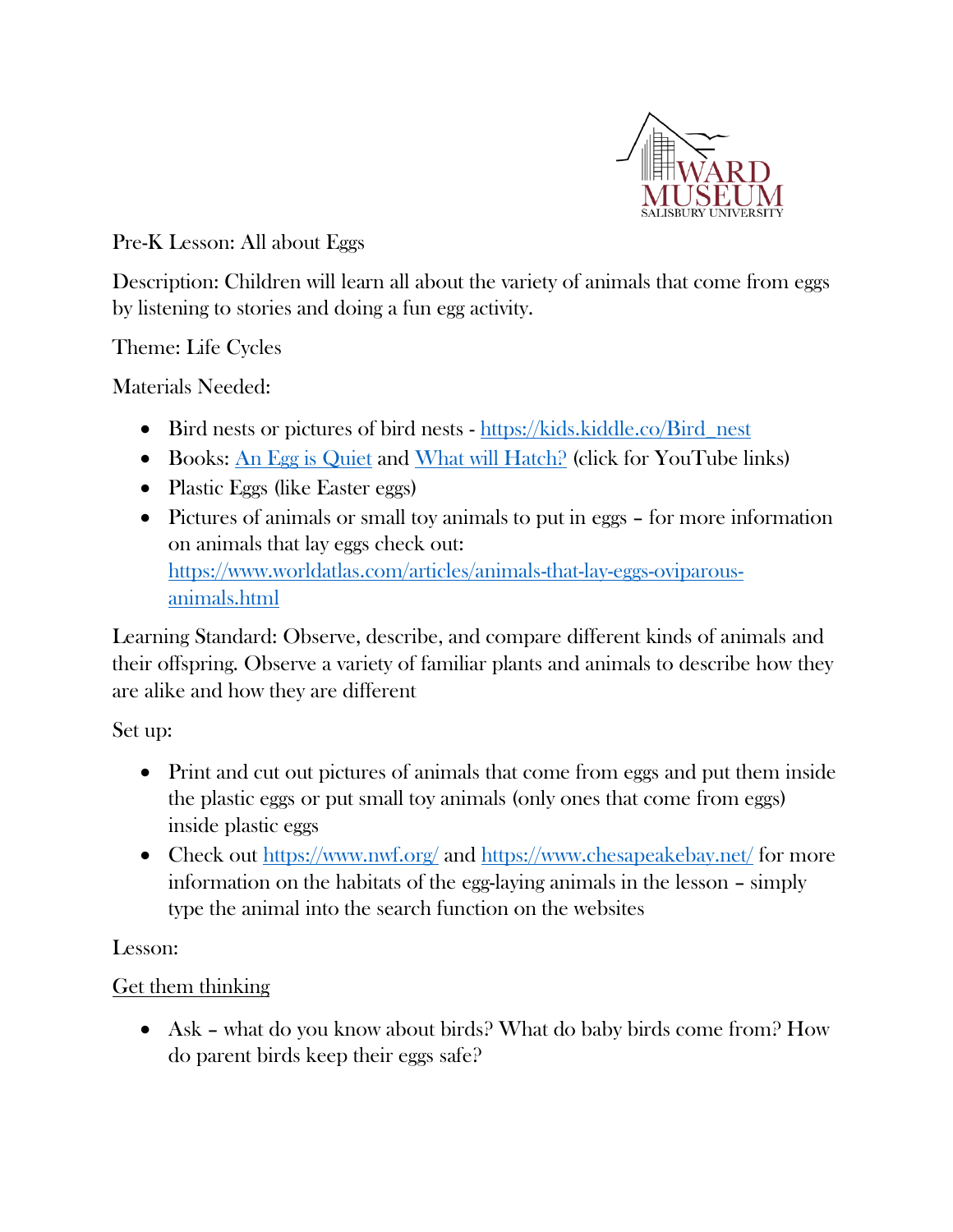- Show some different birds nests. Ask what do you notice about these? What shape are they? What are they made of? How do they keep the egg safe?
- After talking about bird eggs, ask what other animals come from eggs?
- Explain that today we will be scientists to learn more about animals that come from eggs.

## Research – Time to Read!

• Read [An Egg is Quiet](https://www.youtube.com/watch?v=IfhlU6f46rI) and [What will Hatch?](https://www.youtube.com/watch?v=p-WYG3dGRSk) (click for YouTube links)

### Egg Activity

- Set out all the plastic eggs with the animals inside them
- Have your child chose an egg, open it, and say what animal it is
- Talk about where that animal lives and how it gets its food. Ask do you think this animal lives in water or the land? What does it eat? What kind of home does it have?

### Reflection

- Ask your child to name some animals that come from eggs
- Have your child pick a favorite animal that comes from an egg
- Pretend to be that animal have them crouch down and sit very quietly and still to be an egg, start to wiggle around, hatch out, and pretend to be the baby animal

#### Extensions

- Have your child draw a picture of some of the animals that come from eggs that they learned about today
- Go outside on a walk and try to find animals that come from eggs if you're unsure, look it up.
- Talk about why an egg is a safe place for an animal to grow. Compare it to animals that don't come from eggs
- Do the egg activity again, but this time include animals that don't come from eggs. Have your child sort the animals.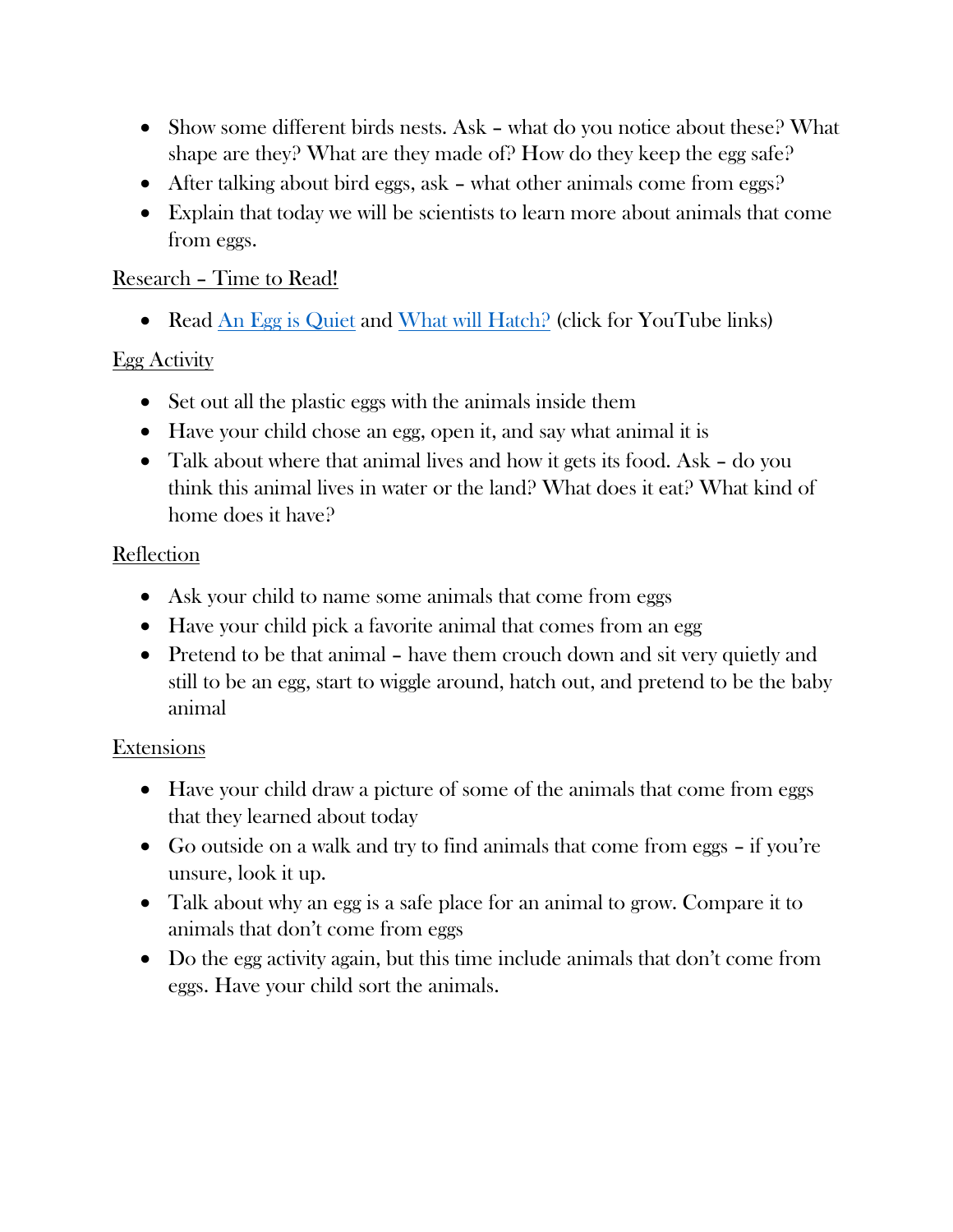# Pictures of Animals that Come from Eggs:



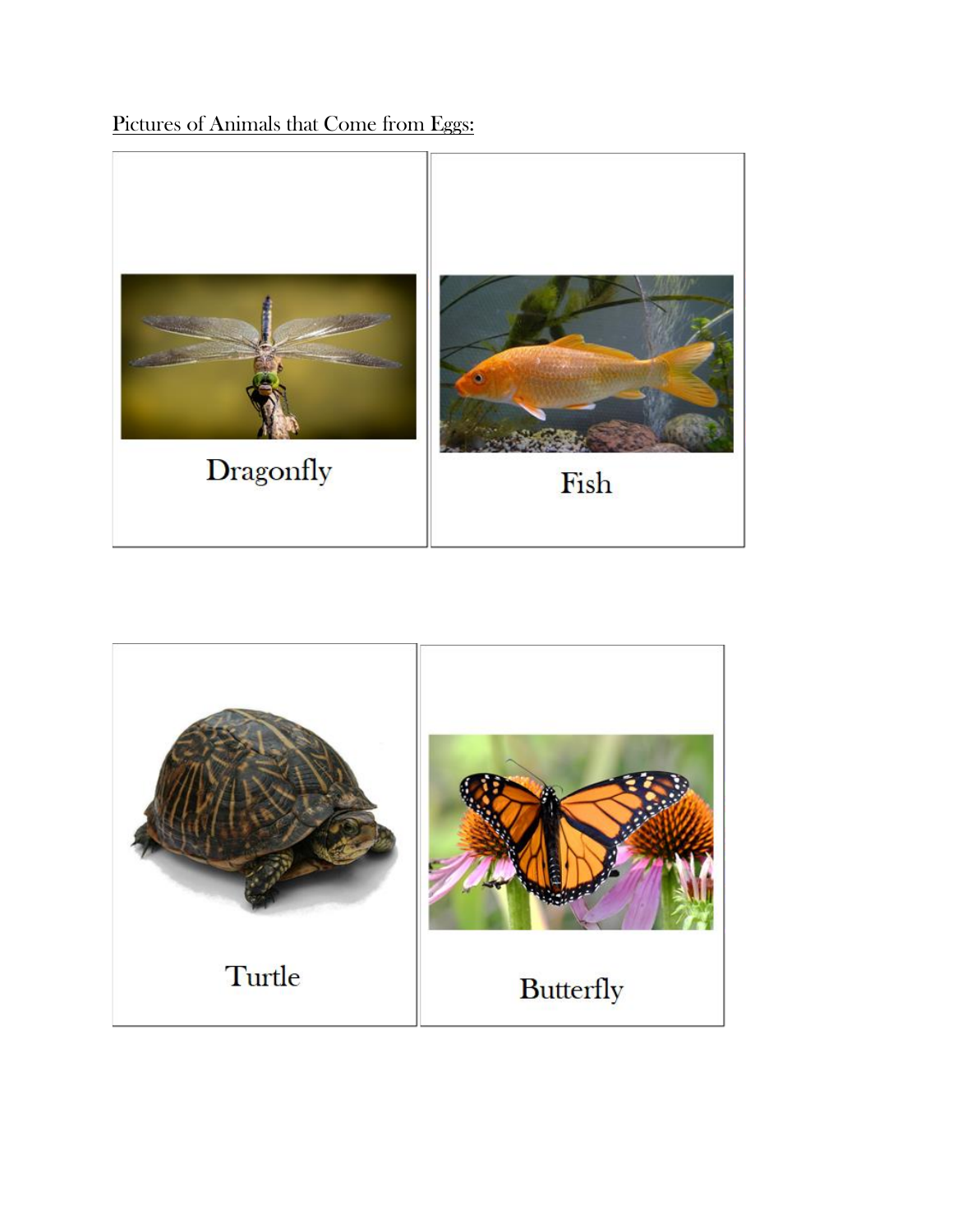